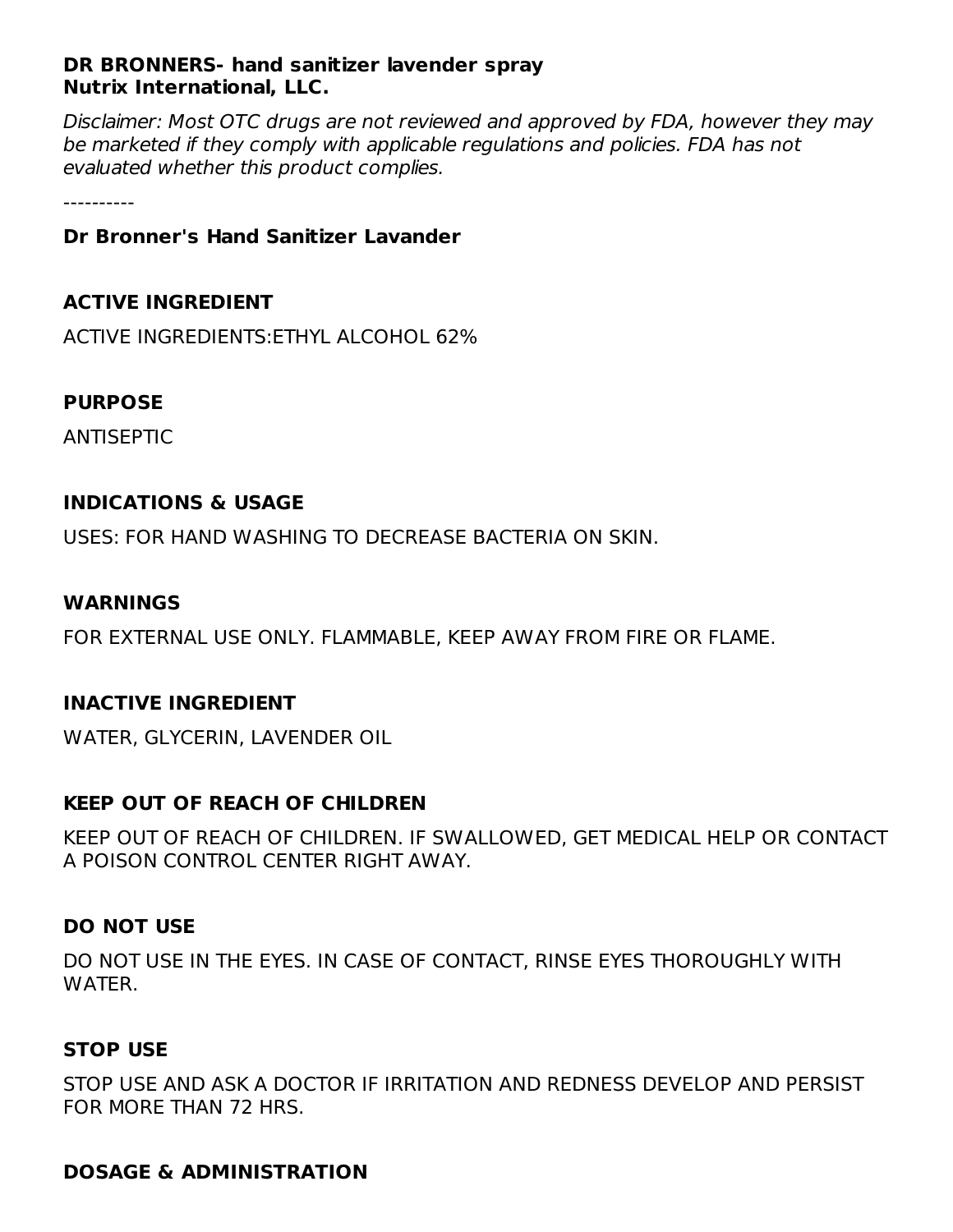# SPRAY ON PALM, RUB HANDS TOGETHER. SUPERVISE CHILDREN.

#### **QUESTIONS**

QUESTIONS? CALL 760-743-2211

#### **DISPLAY PANEL**



# LABEL

| <b>DR BRONNERS</b><br>hand sanitizer lavender spray    |                        |                           |                 |                  |                 |                 |  |  |  |
|--------------------------------------------------------|------------------------|---------------------------|-----------------|------------------|-----------------|-----------------|--|--|--|
|                                                        |                        |                           |                 |                  |                 |                 |  |  |  |
| <b>Product Information</b>                             |                        |                           |                 |                  |                 |                 |  |  |  |
| <b>Product Type</b>                                    | HUMAN OTC DRUG         | <b>Item Code (Source)</b> |                 |                  |                 | NDC:73333-161   |  |  |  |
| <b>Route of Administration</b>                         | <b>TOPICAL</b>         |                           |                 |                  |                 |                 |  |  |  |
|                                                        |                        |                           |                 |                  |                 |                 |  |  |  |
| <b>Active Ingredient/Active Moiety</b>                 |                        |                           |                 |                  |                 |                 |  |  |  |
|                                                        | <b>Ingredient Name</b> | <b>Basis of Strength</b>  |                 |                  |                 | <b>Strength</b> |  |  |  |
| ALCOHOL (UNII: 3K9958V90M) (ALCOHOL - UNII:3K9958V90M) | <b>ALCOHOL</b>         |                           |                 |                  | $0.7 g$ in 59 g |                 |  |  |  |
|                                                        |                        |                           |                 |                  |                 |                 |  |  |  |
| <b>Inactive Ingredients</b>                            |                        |                           |                 |                  |                 |                 |  |  |  |
| <b>Ingredient Name</b>                                 |                        |                           | <b>Strength</b> |                  |                 |                 |  |  |  |
| <b>GLYCERIN (UNII: PDC6A3C0OX)</b>                     |                        |                           | 0.01 g in 59 g  |                  |                 |                 |  |  |  |
| LAVENDER OIL (UNII: ZBP1YXW0H8)                        |                        |                           |                 | 0.0022 g in 59 g |                 |                 |  |  |  |
| <b>WATER (UNII: 059QF0KO0R)</b>                        |                        |                           |                 | 0.2878 g in 59 g |                 |                 |  |  |  |
|                                                        |                        |                           |                 |                  |                 |                 |  |  |  |